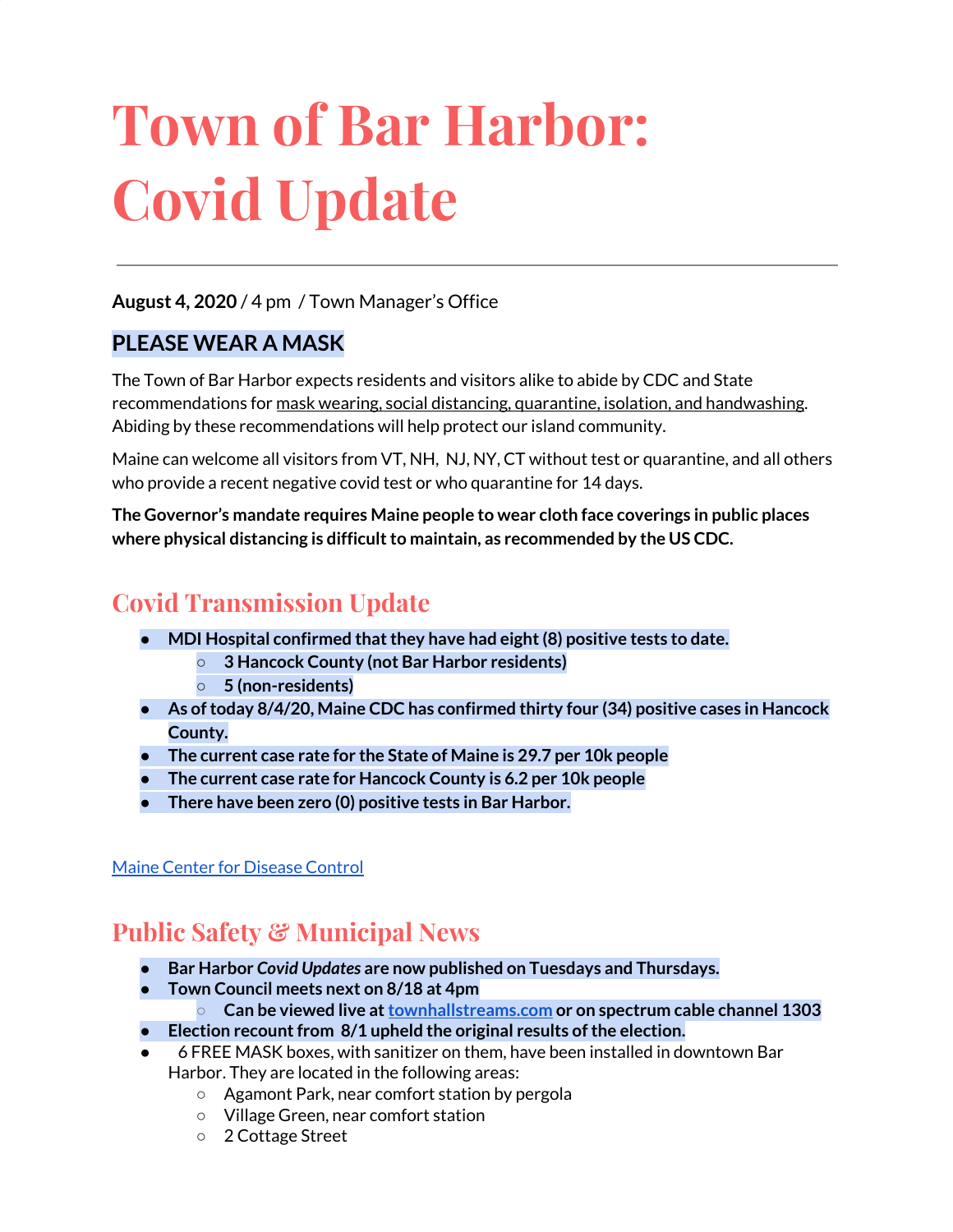- Barker Park
- Municipal Building
- Near the First on Main Street

# **MDI Hospital**

**MDI Hospital Coronavirus Call Center :** If you are having symptoms or think you may have been exposed to COVID-19, call your primary care provider. If you do not have one, reach out to our Coronavirus Call Center at 207-801-5900. Calling ahead helps our dedicated health care professionals provide the best possible care and protects those in our community who are most vulnerable. Remember: **PLEASE CALL AHEAD**

**Virtual COVID 19 [Community](https://www.facebook.com/mdihospital/photos/a.10150443281311626/10156947022871626/) Town Hall event August 5th from 3-4pm**

**8/1/20 Press Release - Covid 19 Public Service [Announcement](https://www.mdihospital.org/news/covid-19-public-service-announcement/)**

# **School Information: Conners Emerson & MDI High School**

**The track,tennis courts and playgrounds at MDI Regional Schools (AOS 91) are open to the public, with the following guidelines....**

- All State of Maine and CDC guidelines must be followed and adhered to at all times (social distancing, no large gathering, face covering, etc.)
- No team organized practices or equipment will be allowed or available
- Any person using the facilities will do so at their own risk. MDIRSS will not be responsible for any issues that may occur
- Only 2 tennis courts will be available at this time.
- Public restrooms will not be available
- Please note that the gyms and weight room will not be available
- Please note that all schools in MDIRSS are still shut down and not available

#### USDA [Pandemic](http://track.spe.schoolmessenger.com/f/a/j6GQx4nFl3Rld4Q68tYCuA~~/AAAAAQA~/RgRgu5_JP0SlaHR0cHM6Ly9tYWlsLmdvb2dsZS5jb20vbWFpbC91LzAvP3RhYj1jbSNzZWFyY2gvZnJvbSUzQStiZWVzbGV5L1doY3RLSlZyQ0NUS1JmUldCTFdkUVpGZ2pUVlhNdkRwUVpIa2NoRkJCc3NGcHJxZEtnWFF3S05Tamt3R1RxTFpaS21wTkRHP3Byb2plY3Rvcj0xJm1lc3NhZ2VQYXJ0SWQ9MC4xVwdzY2hvb2xtQgoARkls2l72Ls-jUhhiYXJoYXJib3JqZXdlbEBnbWFpbC5jb21YBAAAAAE~) EBT program

#### **School Emails and Websites**

- <http://www.mdirss.org/>
- **● Latest email update from [Principal](https://docs.google.com/document/d/1OKDsYNtOgV0FI9xAcXwQvenOKLV0S2vBg1o5jtu5CrE/edit?usp=sharing) Haney and MDI High School - Preliminary Concepts for return to school.**
- MDI High School: Extra Curricular Physicals & Insurance [Information](https://wdea.am/mdihs-extracurricular-activity-physicals-and-insurance-information/?trackback=fbshare_mobile&fbclid=IwAR0wxPd824oG1ATLwkeI9s9n2sdpvEiyxeJGgB_mh2BlEJNT_AXiMynkobs)
- **● Latest email update from Conners [Emerson](https://docs.google.com/document/d/1v3pgkG6Q-9S3gisuUIj4etPVDwgBKl4P00JBkvZr-kk/edit?usp=sharing) School - Preliminary Plan 7/31**
- **● Latest email update from [Superintendent](https://docs.google.com/document/d/1fzeCbc8gpTSKmUaDoQH1Avx5PVl-h0reFphXrT1eUNA/edit?usp=sharing) Marc Gousse - August 10 : Final Recommendations for Return to School.**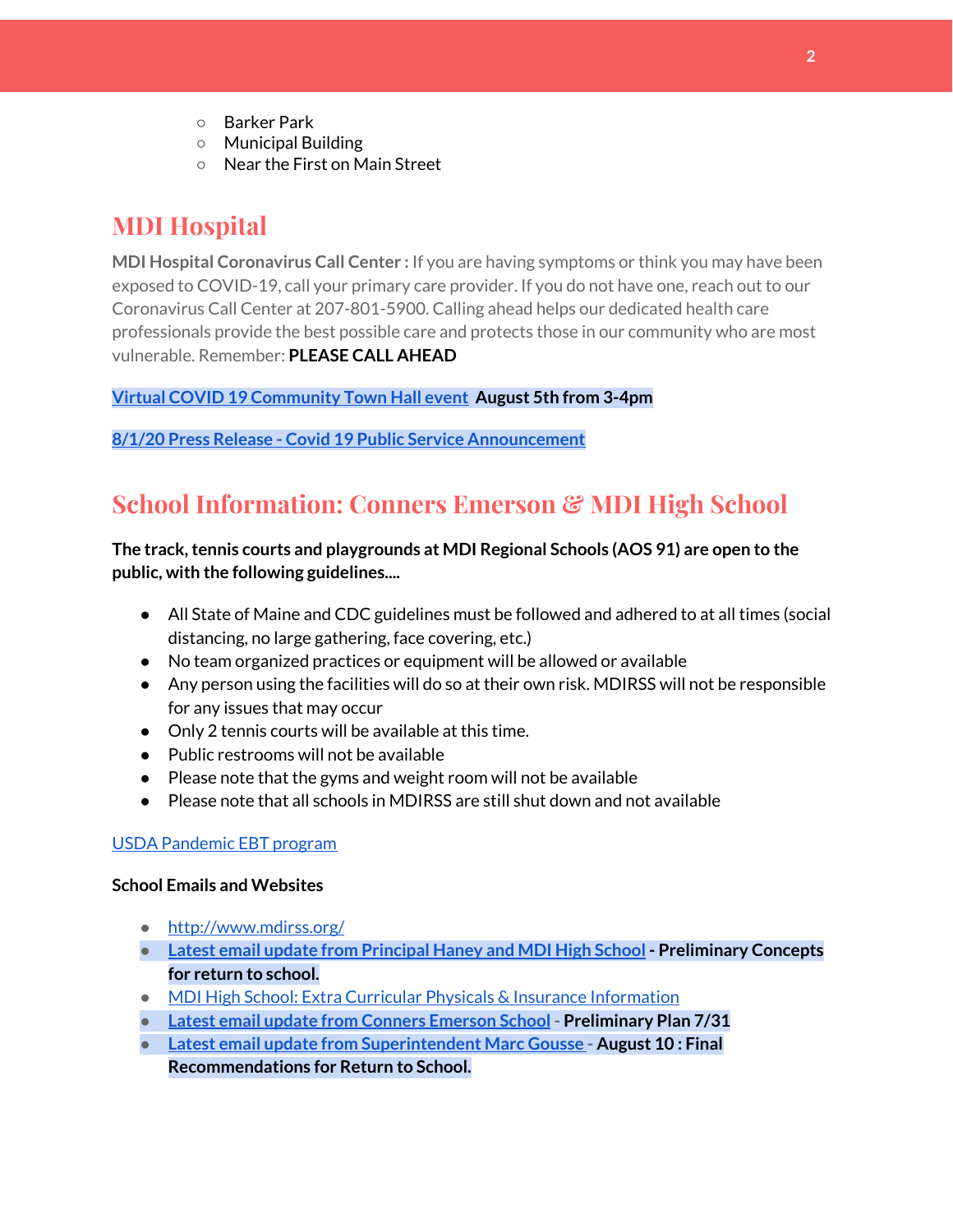## **Government News & Mandates**

#### **[Governor](https://www.maine.gov/governor/mills/) Mills: Latest Updates :**

- Governor Mills & [MaineHousing](https://www.maine.gov/governor/mills/news/governor-mills-mainehousing-expand-rental-relief-program-help-prevent-evictions-counter) Expand Rental Relief Program to Help Prevent Evictions, Counter Reductions in Federal [Unemployment](https://www.maine.gov/governor/mills/news/governor-mills-mainehousing-expand-rental-relief-program-help-prevent-evictions-counter) Benefits
- Maine DHHS [Announces](https://www.maine.gov/governor/mills/news/maine-dhhs-announces-four-additional-swab-and-send-covid-19-testing-sites-2020-07-21) Four Additional "Swab and Send" COVID-19 Testing Sites [To](https://www.maine.gov/governor/mills/news/protect-health-students-staff-mills-administration-provides-public-health-guidance-financial) Protect Health of Students & Staff, Mills [Administration](https://www.maine.gov/governor/mills/news/protect-health-students-staff-mills-administration-provides-public-health-guidance-financial) Provides Public Health Guidance & [Financial](https://www.maine.gov/governor/mills/news/protect-health-students-staff-mills-administration-provides-public-health-guidance-financial) Support to School Systems Across Maine
- Mills [Administration](https://www.maine.gov/governor/mills/news/mills-administration-supports-child-care-working-families-8-million-investment-coronavirus) Supports Child Care for Working Families with \$8 Million Investment from [Coronavirus](https://www.maine.gov/governor/mills/news/mills-administration-supports-child-care-working-families-8-million-investment-coronavirus) Relief Fund

#### **[Representative](http://www.rephubbell.com/) Brian Hubbell's latest newsletter : [Stabilizing](http://www.rephubbell.com/2020/07/23/stabilizing-the-economy-climate-action-strategies-and-public-health-measures/) the economy, climate action [strategies,](http://www.rephubbell.com/2020/07/23/stabilizing-the-economy-climate-action-strategies-and-public-health-measures/) and public health measures 7/23/20**

#### **Other Government Resources:**

- Pandemic [Unemployment](https://www.maine.gov/unemployment/pua/) Assistance
- Maine [Tourism](https://www.mainetourism.com/maine-tourism-relief-fund/) Relief Fund : Apply For Assistance beginning May 5
- The Small Business [Association](https://www.sba.gov/) Link to loan and grant forms: EIDL & PPP
- CDC [Guidelines](https://www.cdc.gov/coronavirus/2019-nCoV/index.html)
- [Maine](https://www.maine.gov/dhhs/mecdc/infectious-disease/epi/airborne/coronavirus.shtml#news) CDC

### **Bar Harbor Chamber of Commerce**

#### **If you have ideas that would help Bar Harbor businesses during this time, please email concepts to Chamber Director Alf Anderson: [alf@barharborinfo.com](mailto:alf@barharborinfo.com)**

Includes resource lists for visitors and businesses

<https://www.visitbarharbor.com/member-center-coronavirus-resources>

# **Community Resources**

- **● Healthy Acadia [Newsletter](https://mailchi.mp/healthyacadia.org/august_4_2020) [8](https://mailchi.mp/healthyacadia.org/august_4_2020)/4**
- Open Table MDI Building [Community,](https://www.opentablemdi.org/) One Meal at a Time is delivering meals twice a week, free of charge, to anyone who requests them (MDI wide), as well as once a week curbside pick up. They are donation based and the food is healthy and tasty.
- Jesup [Memorial](https://jesuplibrary.org/) Library **Interlibrary Loan is now active in Maine**
- Mount Desert 365 Resource [Spreadsheet](https://docs.google.com/spreadsheets/d/1okAx6HSsgXZY9CGH07Dzi6rqe7a6m4dLCPKot2Li7Ek/edit?usp=sharing) is a resource list for all of MDI
- Project Open: A community [spreadsheet](https://docs.google.com/spreadsheets/d/1dBicBiBXGzzWEFd9oqL7EBDbFWjDCPl6SSMea_Kt4pc/htmlview#) letting residents and visitors know what island [businesses](https://docs.google.com/spreadsheets/d/1dBicBiBXGzzWEFd9oqL7EBDbFWjDCPl6SSMea_Kt4pc/htmlview#) are open
- Mount Desert Island [Community](https://www.mdicr.org/) Response is a resource list for all of MDI
- Bar [Harbor](https://www.barharborfoodpantry.org/) Food Pantry